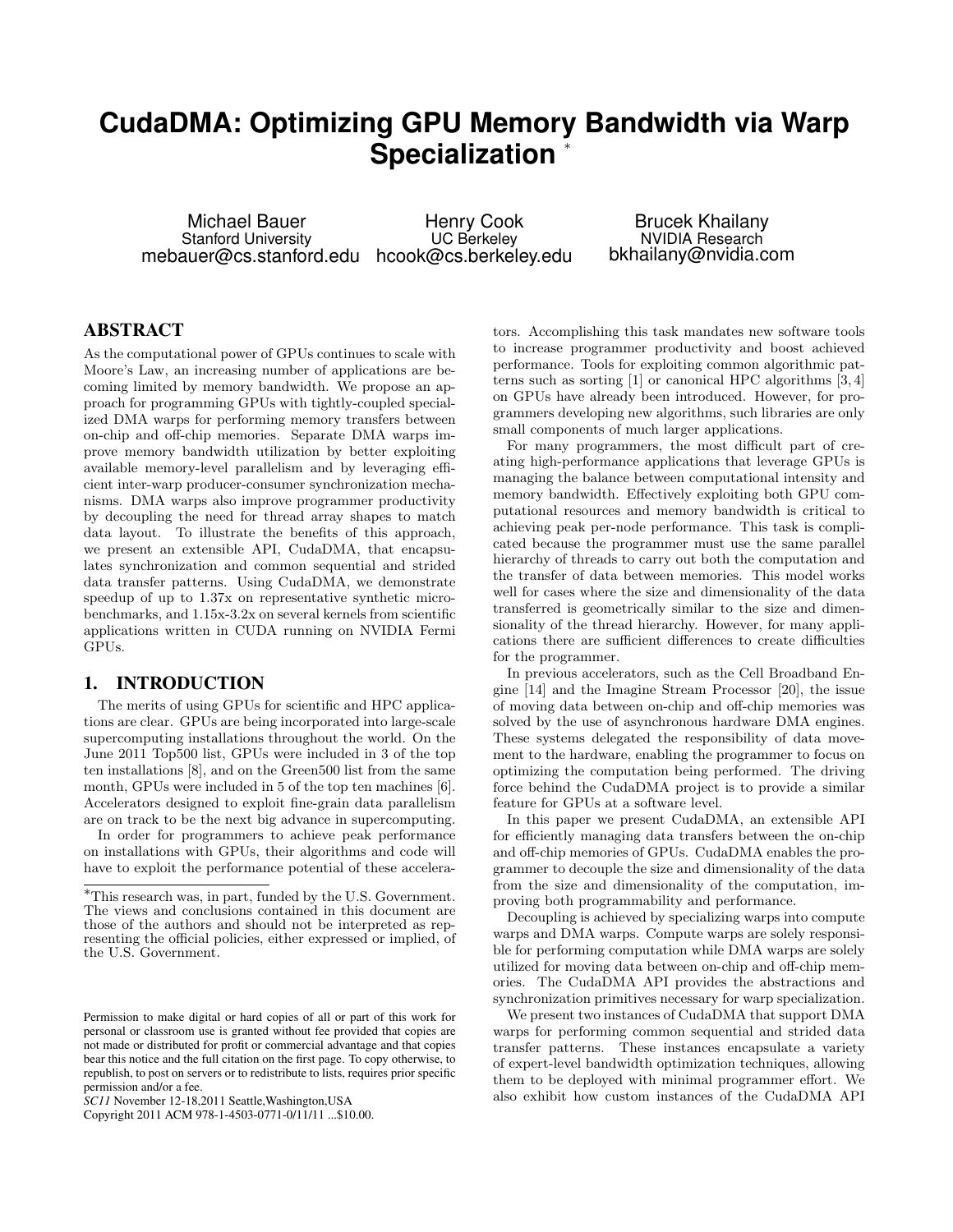can be created for application-specific transfer patterns or leveraging advanced programming techniques.

This paper is organized into the following sections. In Section 2 we cover the basics of the CUDA programming model and the challenges it can present. Section 3 introduces the CudaDMA API. We cover the benefits and use cases of CudaDMA in Section 4. Sections 5 and 6 present the performance of CudaDMA on microbenchmarks and real applications. Related work is described in section 7. Sections 8 and 9 discuss future work and offer conclusions.

# 2. MOTIVATION

# 2.1 GPU Architecture and CUDA

CUDA is a general purpose programming language for programming GPUs. Each CUDA-enabled GPU consists of a collection of streaming multiprocessors (SMs). A SM possesses an on-chip register file, as well as an on-chip scratchpad memory that can be shared between threads executing on the same SM. DRAM memory is off-chip, but is visible to all SMs.

The CUDA programming model targets this GPU architecture using a hierarchy of threads. Threads are grouped together into threadblocks, also known as cooperative thread arrays (CTAs). CTAs are correspondingly grouped into a subsequent array structure referred to as a *grid*.

When a grid is executed on the GPU, the hardware schedules CTAs onto SMs. All the threads within a CTA execute on the same SM in groups of 32 threads. This collection of 32 threads is referred to as a warp. All the threads within a warp share the same instruction stream. Control divergence within a warp can lead to performance degradation, but inter-warp divergence will not harm performance. The CUDA programming model encourages the view that all warps will execute the same instruction stream, but there are advantages to breaking through this abstraction.

From the perspective of a thread executing on an SM there are three types of memory. First, each thread is allocated a set of private, on-chip registers in the register file. Second, a thread has access to the on-chip scratchpad memory, called shared memory because it is visible to all the threads in the same CTA. Finally, all of the threads on the GPU have access to global memory which consists of off-chip DRAM. On-chip memories are two orders of magnitude faster to access than off-chip memory.

Due to the extreme difference in access latencies between on-chip and off-chip memories, CUDA encourages programs to be written in a way that first moves data into on-chip memories. Computation is then performed through this on chip memory. When the computation is completed, results are written back to global memory. Figure 1 illustrates this paradigm. To enable threads in a CTA to coordinate the loading and storing of data, a light-weight barrier mechanism is provided for synchronization.

### 2.2 GPU Programmability Challenges

The first challenge encountered by programmers when they attempt to program GPUs using the paradigm in Figure 1 revolves around programmability. Programmers routinely choose the size and dimensionality of their CTAs based on the computation being performed as opposed to the size and dimensionality of the data being accessed.

The example paradigm is extremely easy to code and



Figure 1: Common CUDA programming paradigm illustrating the movement of data between on-chip and off-chip memories.

maintain when both the size and dimensionality of a CTA closely matches the properties of the data to be used in shared memory. Each thread loads an element, operates on that element, and then stores the result.

For applications where the size and dimensionality of the CTA and the data are sufficiently different, it is unclear which data elements a thread should be responsible for loading and storing from global memory. An example of such an application would be one that performs a multi-dimensional stencil algorithm. The CTA size is based on the number of output points, but the data that must be transferred to perform the computation is based on the order of the stencil which is unrelated to CTA shape. This mismatch between CTA and data properties will result in many conditional statements that clutter the code and make it more difficult to discern the intention of the programmer when maintaining the code in the future.

#### 2.3 GPU Performance Challenges

In addition to programmability, the other challenge to programming using the paradigm in Figure 1 is performance. A common approach to classifying application performance has been to examine the compute-to-memory ratio of a computation [23]. Algorithms with low compute-to-memory ratios (e.g. BLAS 1 kernels, sparse matrix-vector multiply) typically have little data reuse and can easily saturate the memory system. Algorithms with high compute-to-memory ratios (e.g. BLAS 3 kernels) often have significant spatial and temporal data locality; their performance is dominated by instructions per clock (IPC) limits encountered when consuming on-chip data. The performance of both these classes of applications is dominated by the inherent limits of the underlying computer architecture and cannot be improved beyond these limits at the software level.

With this performance model in mind, we created a synthetic micro-benchmark to illustrate how staging data through shared memory affects application performance. The microbenchmark runs a generic load/store loop with variable compute intensity over a large dataset by having each CTA process a segment of the data. In order to model the performance effects of staging through shared memory, every CTA executes the first three steps of the programming paradigm shown in Figure 1. CTAs copy 2 KB of data from DRAM to shared memory, synchronize, and perform a computation on the data in shared memory. We ran our benchmark on a Tesla C2050 GPU (ECC off) with 14 SMs and a 1.15 GHz clock. Our kernel launches 2 CTAs per SM (28 CTAs total).

Throughput on the micro-benchmark, plotted as DRAM GB/s, is shown in Figure 2. We vary the number of multiply-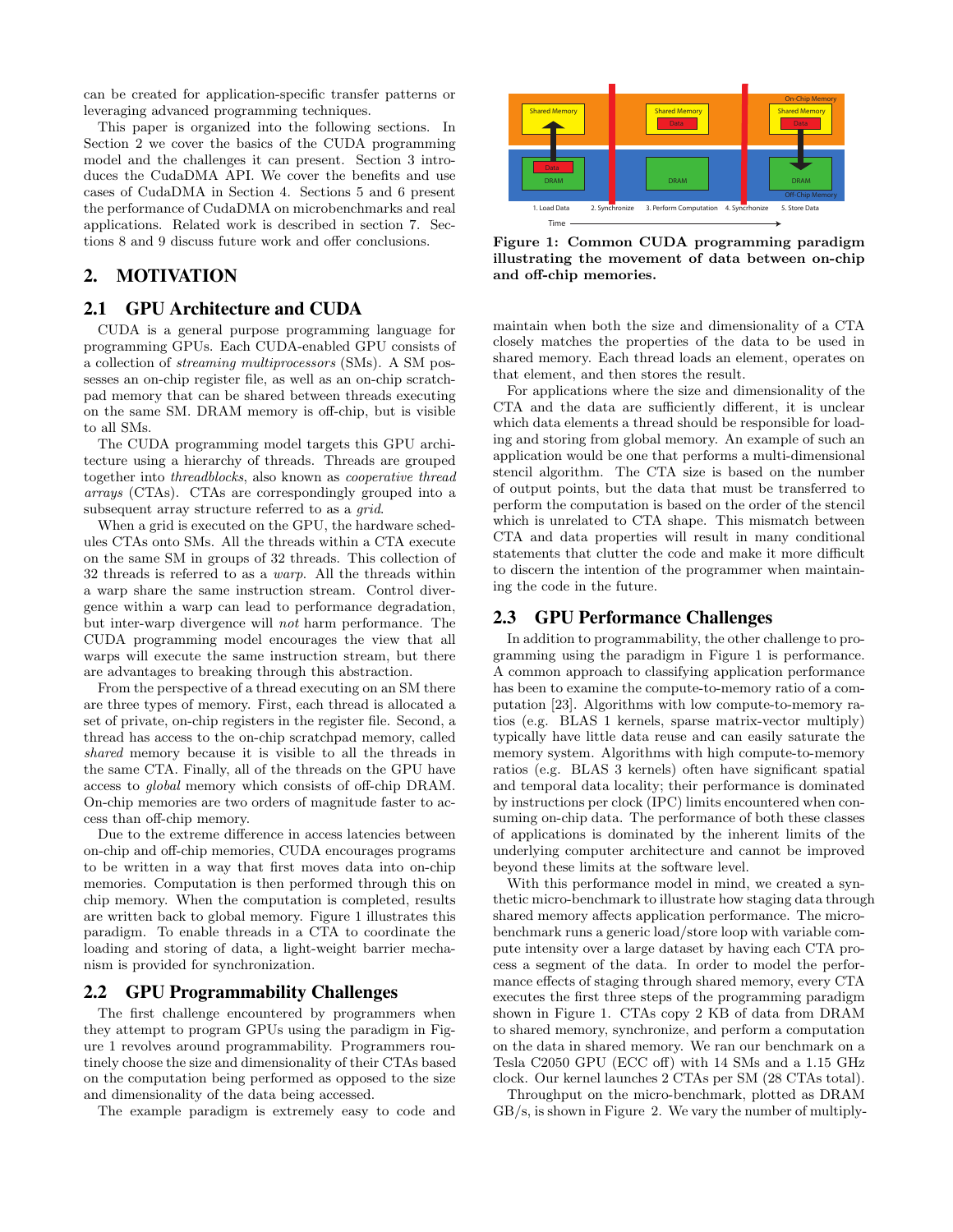

Figure 2: Shared memory staging micro-benchmark performance, with naive transfer implementation.

adds in each loop iteration to perform a sweep from very low compute-to-memory ratios (expressed as bytes/FLOP) to very high. At low compute intensity (BLAS1), throughput is memory-bandwidth limited, sustaining around 75% of the 144 GB/s peak memory bandwidth, compared to a practical limit of 85% of peak when accounting for overheads such as DRAM refresh. At high compute intensity (BLAS3), throughput is limited by instruction-issue bandwidth.

The interesting region is where the application compute intensity approaches the B/FLOP ratio of the underlying hardware. This region is where the most slowdown from staging data through shared memory takes place. At the ratio for our Tesla platform, 0.14 B/FLOP, the benchmark is only sustaining around 50% of peak DRAM bandwidth. For applications with "balanced" computational intensities similar to that of the underlying machine, performance degradation is caused by bottlenecks in both the memory system as well as the computational resources. We now elaborate on the potential bottlenecks in both areas in more detail.

#### *2.3.1 Computational Bottlenecks*

For an application that has adopted the CUDA programming paradigm introduced in Figure 1, there are three common factors related to data transfers between off-chip and on-chip memories that could limit instruction issue bandwidth and prevent full utilization of all the GPU's computational resources.

- Many long-latency memory accesses: If enough longlatency memory accesses fill up the memory system's buffers, then a warp's instruction stream will stall due to the in-order nature of SMs, preventing independent computational instructions from being issued.
- Coarse-grained synchronization: Using coarse grained barriers implies that all threads within a CTA must always wait for the slowest warp to finish executing before execution on all warps can continue, even when independent work could be executed.
- Data Access Patterns: Accessing data different from the CTA size and dimensionality will require conditional branches which can lead to intra-warp divergence and bank conflicts in accessing shared memory.

#### *2.3.2 Memory System Bottlenecks*

The other challenge for applications with balanced computeto-memory ratios is fully exploiting the available memory system resources. The GPU memory system is designed to support many parallel loads and stores in flight simultaneously. Issuing multiple memory accesses simultaneously and allowing the memory system to handle them in parallel is referred to as Memory Level Parallelism (MLP).

Achieving high MLP on a GPU can commonly be impeded by two factors.

- Instruction Issue: If a warp's instruction stream stalls due to computational resources being over-subscribed then independent memory operations could be prevented from issuing.
- Data Access Patterns: Accessing data sufficiently different from the CTA size and dimensionality can prevent memory operations from coalescing, which would result in serialization. This effect severely decreases the MLP achieved by a GPU.

The critical insight into these problems, and the motivation for CudaDMA, is that the bottlenecks in both areas are coupled. The root cause of this entanglement is the requirement encouraged by the CUDA programming model that threads of a CTA perform both memory accesses and computation. By creating specialized warps that perform independent compute and memory operations we can tease apart the issues that affect memory performance from those that affect compute performance. By decoupling the problems, we remove the entanglement and enable the programmer to address performance bottlenecks in balanced compute-tomemory ratio applications in isolation.

# 3. CUDADMA API

The CudaDMA library provides the basis for moving data between on-chip shared memory and off-chip global memory of CUDA-enabled GPUs. The fundamental assumption underlying the library's API is that, for many algorithms, the most efficient transfer implementation is to divide a thread block into differentiated subsets of threads. As long as this partitioning is performed at warp granularity, there is no performance penalty for divergence. We call this differentiation technique warp specialization. Warp specialization has been employed previously for efficient parallel implementations of sorting algorithms on GPUs [17]. CudaDMA encapsulates this technique into a library to make it generally available to a wider range of application workloads.

There are two classes of warps into which threads can be assigned using CudaDMA. DMA warps are exclusively in charge of transferring data between global and shared memory. Compute warps perform the actual computation by processing the data that has been transferred to on-chip memory. The API is designed to aid programmers in specializing their warps by making it clear what code will be executed by compute warps and what code by DMA warps.

The CudaDMA API is object based. Users create a cudaDMA object within a device kernel to manage the transfer of data for a shared memory buffer. Multiple cudaDMA objects can be created to manage multiple buffers. Every cudaDMA object implements the CudaDMA API seen in Figure 3. The base class of the CudaDMA API provides synchronization methods for coordinating between compute and DMA warps as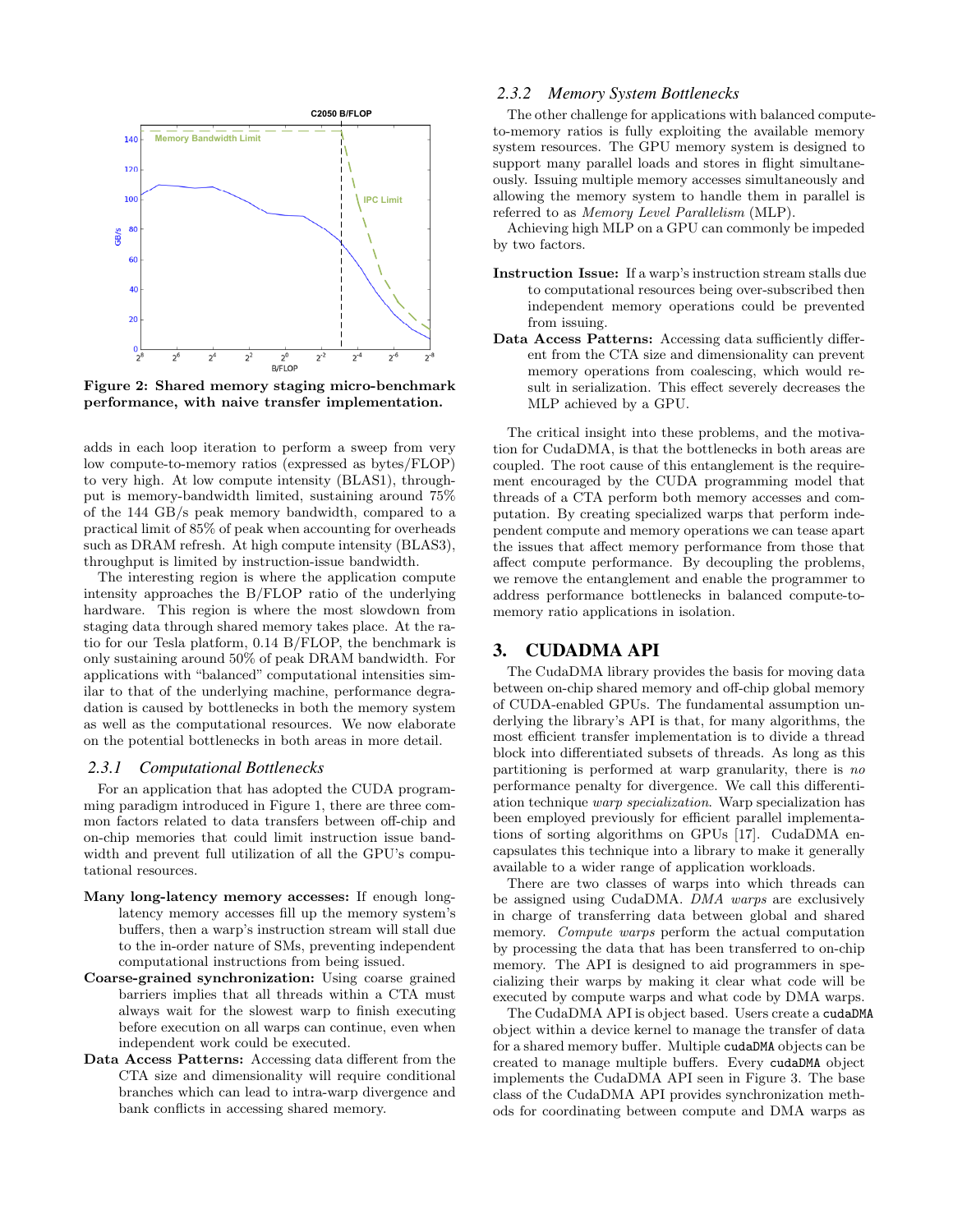```
class cudaDMA {
  __device__ cudaDMA (
               const int dmaID ,
               const int num_dma_threads ,
               const int num_compute_threads ,
               const int dma_threadIdx_start );
  __device__ void execute_dma (
               void* src_ptr,
               void* dst_ptr );
   __device__ bool owns_this_thread ();
   __device__ void start_async_dma ();
   __device__ void wait_for_dma_start ();
   __device__ void finish_async_dma ();
   __device__ void wait_for_dma_finish ();
};
```
#### Figure 3: Interface for CudaDMA objects.

well as a call for transferring data between on-chip and offchip memories. Sub-classes of the CudaDMA API are created for specific transfer patterns by overriding the transfer method. To illustrate specifically how the CudaDMA API works we now present a working example.

### 3.1 API Example: SGEMV

The most straightforward way of illustrating the use of the CudaDMA API is to examine how it is employed in a piece of application code. Figure 4 presents code implementing a single-precision matrix-vector multiplication (SGEMV) routine from the BLAS dense linear algebra library.

In our implementation, each CTA is responsible for computing the inner product of a subset of rows in the matrix and the vector. To do so, every thread must access every element of the vector, making it beneficial to load the vector into shared memory. However, the vectors are often sufficiently large that they must be loaded iteratively in small blocks. In this example, we also load subsets of the matrix into shared memory as well as the vector for performance reasons that are explained in detail in Section 6.1.

The subsets of matrix data and vector data have different layouts in memory. The 1-D vector data are all sequential, whereas the 2-D matrix data are strided across memory. Handling these different access patterns with CudaDMA simply requires employing two predefined instances of cudaDMA objects. These objects are instantiated on lines 7-17 of the code in Figure 4 and are described in further detail in Section 3.2.

The cudaDMA objects are declared at the beginning of the kernel, outside of the iterative loop. Once the cudaDMA objects are instantiated, we differentiate the warps according to the assignments given to the constructors. This differentiation is implemented by the conditionals on lines 19, 35, and 44 of Figure 4.

By convention, compute warps contain the threads with the lowest thread IDs. These warps enter the main computation loop, lines 20-33, in which they calculate the inner product of the matrix and vector data stored in the shared memory buffers declared on lines 4 and 5.

The DMA warps determine which cudaDMA object they are managed by using the API call owns\_this\_thread(). The specialized DMA warps each have their own inner loop (lines 36-42 and 45-51), in which they repeatedly call their transfer object's execute\_dma() method. Calling execute\_dma() causes the DMA warps to perform a single execution of that transfer. As SGEMV demonstrates, many transfers can be iteratively launched based on a single cudaDMA instance,

```
1 __global__ void
2 sgemv_cuda_dma (int n, int m, float alpha, float *A,
                     float *x, float *y) {
      __shared__ float buff [VEC_ELMTS];
5 __shared__ float mat [ VEC_ELMTS ][ COMPUTE_THREADS ];
6
7 cudaDMASequential < sizeof ( float )* VEC_ELMTS / DMA_THREADS_SEQ >
8 dma_ld_0 ( 1, DMA_THREADS_SEQ , COMPUTE_THREADS ,
                COMPUTE_THREADS, sizeof (float)*VEC_ELMTS);
\begin{array}{c} 10 \\ 11 \end{array}cudaDMAStrided < sizeof (float) * VEC_ELMTS *
12 COMPUTE_THREADS / DMA_THREADS_STRD >
13 dma_1d_1 ( 2, DMA_THREADS_STRD, COMPUTE_THREADS,
14 COMPUTE_THREADS + DMA_THREADS_SEQ,
15 sizeof (float)*COMPUTE_THREADS,
16 VEC_ELMTS , sizeof ( float )* n ,
                sizeof (float)* COMPUTE_THREADS);
18
19 if ( threadIdx .x < COMPUTE_THREADS ) {
20 dma_ld_0 . start_async_dma ();
21 dma_ld_1 . start_async_dma ();
22 float res = 0.f:
23 for (int i=0; i < n; i += VEC ELMTS) {
24 dma_ld_0 . wait_for_dma_finish ();
25 dma_ld_1 . wait_for_dma_finish ();
26 for(int j=0; j < VEC_ELMTS; j++) {<br>27 res +=mat[j][threadIdx.x]*buff[j];
28 }
29 dma_ld_0.start_async_dma();<br>30 dma ld 1.start async dma():
       dma_ld_l. start_async_dma();
31 }
32 ind = blockIdx.x*COMPUTE_THREADS+threadIdx.x;<br>33 if (ind < n) v[ind] = alpha * res:
        if (ind < n) y[ind] = alpha * res;
\begin{array}{ccc} 34 & & \\ 35 & & \\ 35 & & \end{array}else if (dma_ld_0.owns_this_thread()) {
36 dma_ld_0 . wait_for_dma_start ();
37 for (int idx=0; idx <n; idx += VEC_ELMTS) {
38 dma_ld_0 . execute_dma (x , buff );
39 dma_ld_0 . finish_async_dma ();
40 dma_ld_0 . wait_for_dma_start ();
41 x += VEC_ELMTS;
\begin{matrix}42 & & \\ 43 & & \end{matrix}43 }
44 else if ( dma_ld_1 . owns_this_thread ()) {
45 dma_ld_1.wait_for_dma_start ();<br>46 for (int idx=0: idx <n: idx +=
        for (int idx=0; idx <n; idx += VEC\_ELMTS) {
47 dma_ld_1 . execute_dma (
48 A+idx *m+ blockIdx . x * COMPUTE_THREADS, mat );<br>49 dma_1d_1 . finish_async_dma ();
          dma_ld_1.finish_async_dma();
50 dma_ld_1. wait_for_dma_start();<br>51 }
51 }
52 }
53 }
```
#### Figure 4: A CudaDMA-based implementation of the SGEMV routine from BLAS.

where the pointers passed to execute\_dma() are changed with every iteration (lines 41, 48).

There are two synchronization points defined for every cudaDMA object. One synchronization point corresponds to the data having been consumed and the buffer standing empty awaiting the next transfer. The compute threads indicate this status using a non-blocking call to start\_async\_dma() (lines 20,21,29,30). The DMA threads wait to begin this transfer using the blocking call wait\_for\_dma\_start() (lines 36,40,45,50). The other synchronization point corresponds to the transfer being complete and the buffer being ready for processing. DMA warps indicate that a transfer is complete using a non-blocking call to finish\_async\_dma() (lines 39,49). The compute warps wait for a transfer to complete using a blocking call to wait\_for\_dma\_finish() (lines 24,25). The DMA-side calls are usually abstracted behind execute\_dma() but are shown here for clarity. The implementation of these four calls is described in Section 4.2. The producer/consumer nature of our synchronization mecha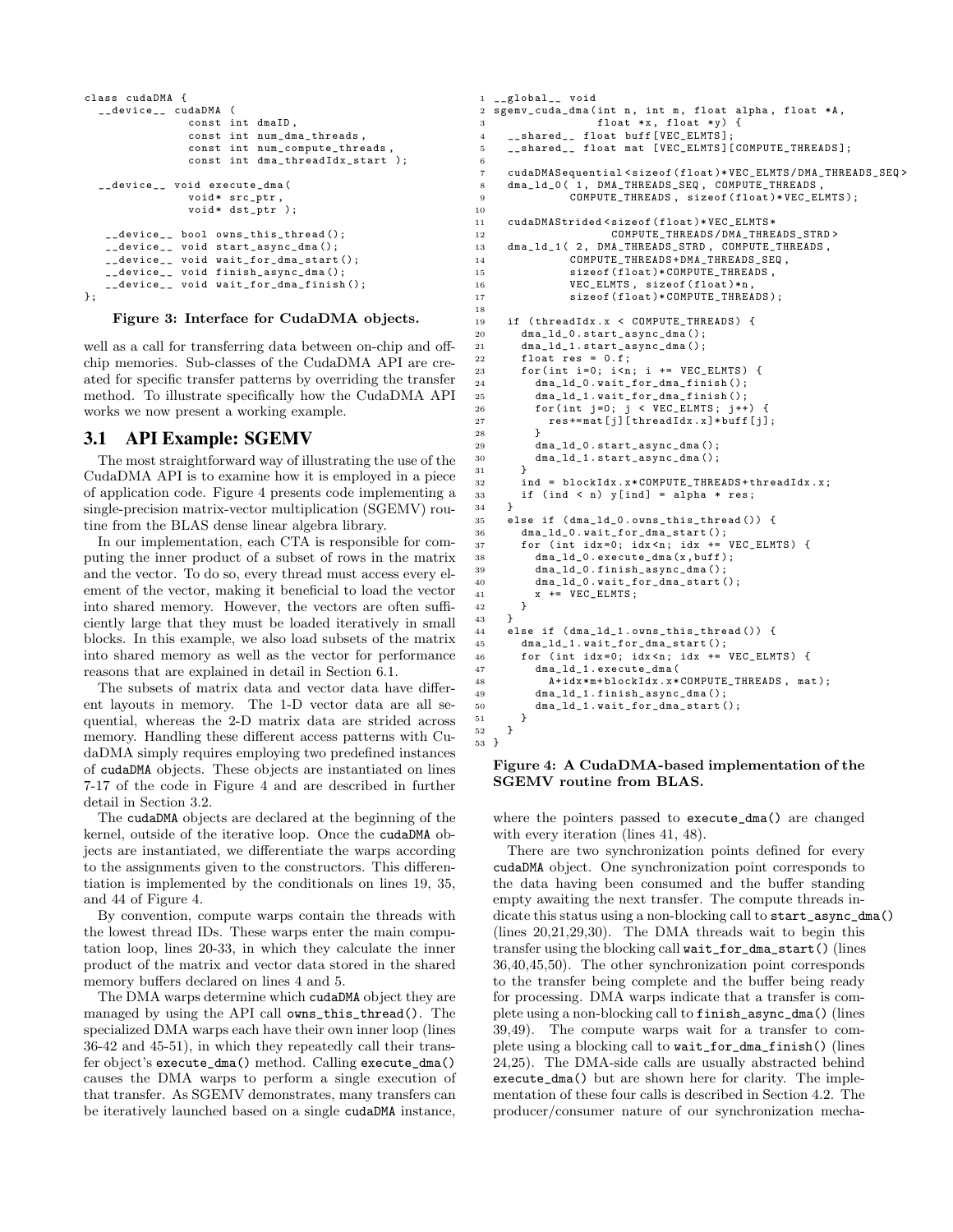nisms allow the programmer to employ a variety of techniques to overlap communication and computation described in more detail in Section 4.3.

# 3.2 CudaDMA Instances

In section 3.1 we mentioned two specific instances of the CudaDMA interface: cudaDMASequential and cudaDMAStrided. These two classes are optimized instances of CudaDMA classes. The classes are characterized by their memory access pattern and a few specific parameters that serve to define that pattern. In this section we describe the use of these classes from a programmer's perspective. The techniques used to implement these classes are covered in Section 4.1.

In the example in Figure 4 the sequential access pattern required by the vector data and the strided access pattern required by the matrix data are performed by the cudaDMA subclasses cudaDMASequential and cudaDMAStrided respectively. Figure 5 presents the declaration of the subclass constructors that are used in our SGEMV code.

Both subclasses are defined by the following parameters, which are used in all classes derived from cudaDMA:

- int dmaID: A unique identifier for synchronization
- int num\_dma\_threads: The number of DMA threads that will be used to carry out this transfer.
- int num\_compute\_threads: The number of compute threads that will synchronize with this transfer.
- int dma\_threadIdx\_start: The starting location of this transfer's assigned threads within the thread block.

In addition to the default parameters, each subclass introduces additional parameters that define specific aspects of their behavior. cudaDMASequential transfers simply move a contiguous block of memory; the only parameter they need is the size of the transfer in bytes (line 10). cudaDMAStrided transfers fetch multiple chunks of data, each offset from the other by a user-defined stride; they have additional parameters to define element size, element count, and source and destination strides (lines 16-17).

The template parameter, MAX\_BYTES\_PER\_THREAD, is used by both classes to calculate constant offset values used within the transfer functionality. This value is the maximum number of bytes that each thread might have to transfer at runtime; smaller transfer sizes will work correctly as well. Requiring a maximum value to be defined at compile time increases code efficiency but is not as restrictive as requiring the actual transfer size to be defined at compile time.

The critical insight concerning both of these CudaDMA instances is that they do not require the programmer to specify how the transfer should actually be performed. By allowing the programmer to state the nature and parameters of the access pattern explicitly and separately from the implementation of that transfer, our library abstracts away the logic involved in determining how best to perform the transfer. Optimized versions of CudaDMA instances for common transfer patterns can be written by expert programmers and then re-used by application programmers, providing good performance and high productivity.

In some cases, programmers would prefer to define their own data transfer pattern while still leveraging the power of the CudaDMA API. To make the CudaDMA library more easily extensible, we provide a cudaDMACustom class which contains implementations of the synchronization functions but leaves the behavior of the transfer unspecified. The

```
template < int MAX_BYTES_PER_THREAD >
class cudaDMASequential : public cudaDMA {
  __device__ cudaDMASequential (
               const int dmaID ,
                const int num_dma_threads ,
                const int num_compute_threads ,
                const int dma_threadIdx_start ,
                const int sz )
template < int MAX_BYTES_PER_THREAD >
class cudaDMAStrided : public cudaDMA {
  __device__ cudaDMAStrided (
                const int dmaID ,
               const int num_dma_threads ,
                const int num_compute_threads ,
                const int dma_threadIdx_start ,
                const int el_sz ,
                const int el_cnt ,
                const int src_stride ,
                const int dst_stride )
```
#### Figure 5: Constructors for the two access patterns used in SGEMV.

techniques used for optimizing custom implementations of the CudaDMA API are covered in section 4.1. Further information on CudaDMA instances can be found in the CudaDMA user manual [5].

# 3.3 CudaDMA Generality

Use of the CudaDMA API is predicated on the computation being a streaming computation [20, 21]. Our definition of streaming is a computation which loops over a dataset too large to fit in on-chip memory by processing a sub-block of that dataset during each loop iteration. For example, the SGEMV application from Section 3.1 loads the input vector in multiple loop iterations or stages. For each stage, data is first loaded into shared memory and then is consumed. This process is repeated multiple times to compute each output value. Requiring that a computation be streaming allows us to amortize the overhead of the coordination between the compute and DMA warps over the many inputs that will be processed by a single CTA.

While many CUDA applications are explicitly streaming computations, many more are not. However, any application written in CUDA can easily be transformed into a streaming computation. This transformation is accomplished by making a single CTA in a CudaDMA application responsible for the work of multiple CTAs from the original application. The CudaDMA approach to GPU programming is therefore general enough to be applied to any CUDA program.

# 4. CUDADMA METHODOLOGY

In Section 3 we demonstrated how the CudaDMA API operates from a programmer's perspective. In this section we investigate the performance-enhancing techniques that are enabled by the CudaDMA API.

# 4.1 Optimizing Performance with Warp Specialization

Optimizing the performance of a GPU kernel is primarily about managing constrained resources such as registers, shared memory, instruction issue slots, and memory bandwidth. Warp specialization allows subsets of threads within a CTA to have their behavior tuned for a particular purpose which enables more efficient consumption of constrained resources. There are several techniques that we use in conjunction with warp specialization to conserve resources.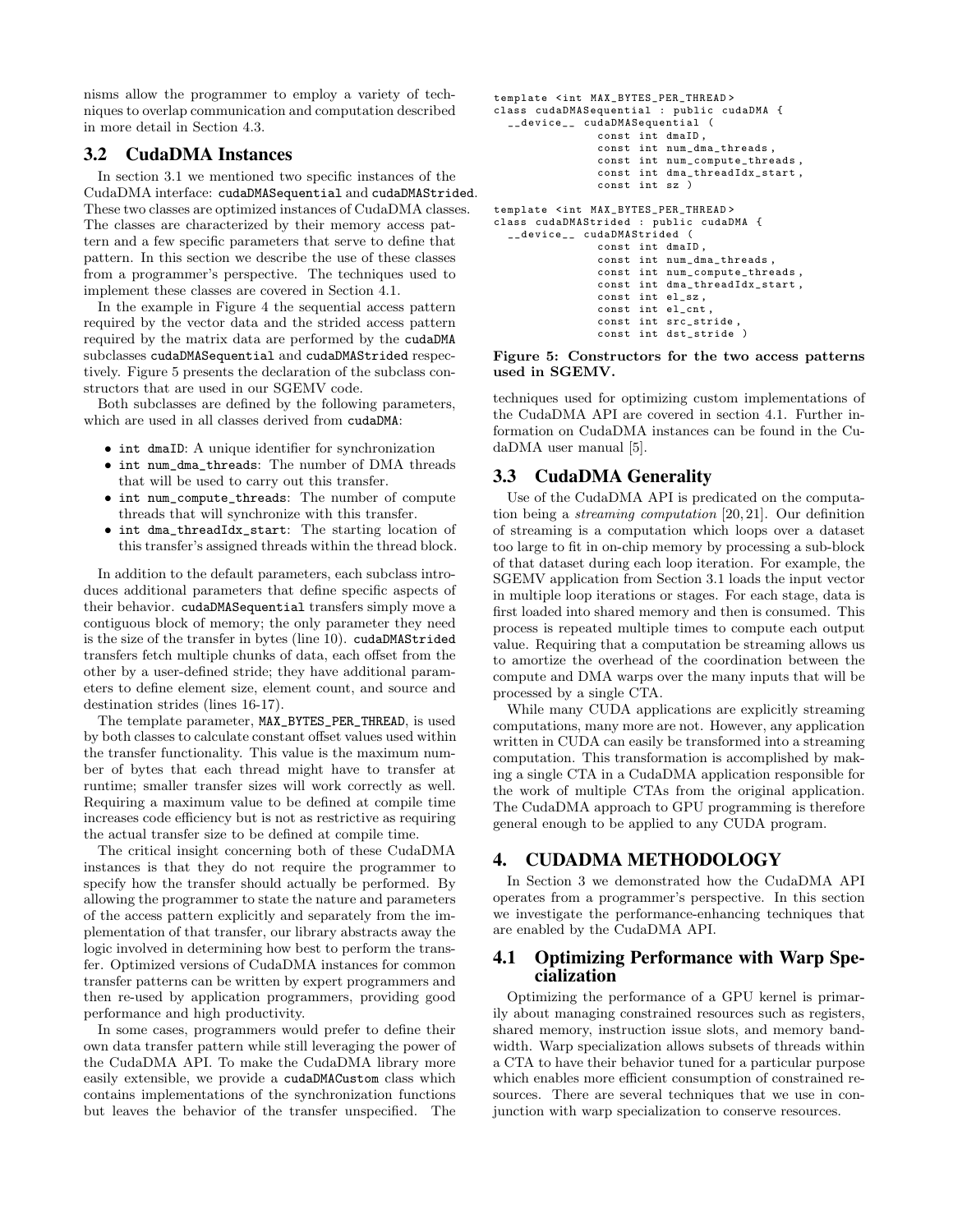- Hoisting Pointer Arithmetic: The CudaDMA API allows hoisting of pointer arithmetic out of inner loops and into constructors which permits us to pre-compute offsets and save integer arithmetic issue slots. By reducing the number of intermediate temporaries required for pointer arithmetic we can also save registers.
- Templating Parameters: Although we avoid using template parameters for exact values for programmability reasons, we do employ them to place bounds on parameters to CudaDMA classes. Template parameters enable the compiler to perform constant folding, saving both integer arithmetic and registers.
- Exploiting MLP: DMA warps can issue loads and stores of vector data types (i.e. float4) to fully saturate memory bandwidth [22]. This optimization also saves memory instruction issue slots enabling DMA warps to exploit even greater application MLP.
- Exploiting ILP: Exploiting application ILP at lower occupancy has been shown to be an effective performance technique [22]. By decoupling the compute and DMA warps, CudaDMA enables this approach without sacrificing memory system performance. Fewer compute threads can also save registers.
- Fine-Grained Synchronization: Using fine-grained producerconsumer synchronization primitives reduces barrier overheads and ensures that there will always be active warps available for the SM to schedule.
- Prefetching Data: The CudaDMA API enables DMA warps to prefetch data into registers before waiting for the compute warps to instruct them to write the values into shared memory. Prefetching enables better overlapping of computation and memory accesses.
- Avoiding Memory Conflicts: DMA warp behavior is not constrained by the logical structure of the data transferred, enabling loads and stores from DMA warps to be engineered for maximal global memory coalescing and minimal shared memory bank conflicts. This optimization saves instruction issue slots by avoiding instruction replays and optimizes both global and shared memory bandwidth usage.

In addition to these explicit techniques, warp specialization improves performance by allowing the compiler to do a better job of instruction scheduling and resource allocation. Warp specialization separates memory and compute operations into two different instruction streams. The compiler's job is greatly simplified by only having to optimize a few metrics in independent instruction streams, rather than multiple performance metrics across a single, mixed stream leading to better machine code.

### 4.2 Fine-Grained Synchronization

The efficacy of the CudaDMA API and the technique of warp specialization is contingent on the ability to perform efficient synchronization events at a finer granularity than the width of an entire CTA. The canonical \_\_syncthreads() intrinsic generates a CTA-wide barrier instruction. Every thread in the CTA must issue the instruction, and every thread must wait until all others arrive at the barrier, possibly leading to unused warp-issue slots when waiting for the last warps to arrive at a barrier. More parallelism and higher efficiency can be achieved by leveraging the advantages of fine-grained, named producer-consumer synchronization events between threads in a CTA [9].



Figure 6: Use of named barriers in CudaDMA.

We accomplish fine-grained synchronization by using inlined PTX assembly to express named barriers. Named barriers are hardware resources that support a barrier operation for a subset of warps in a CTA and can be identified by a unique name (e.g. immediate value in PTX). There are two named barriers associated with every cudaDMA object. Two barriers are required to track whether the data buffer in shared memory is full or empty. We use the PTX instruction bar.arrive, which allows a thread to signal its arrival at a named barrier without blocking the thread's execution [7]. This functionality is useful for producer-consumer synchronization by allowing a producer to indicate that a data transfer has finished filling a buffer while permitting the producer thread to continue to perform work. Similarly, a consuming thread can use the same instruction to indicate that a buffer has been read and is now empty. For blocking operations we use the PTX instruction bar.sync to block on a named barrier. Figure 6 presents a graphical depiction of the way named barriers operate as well as their relation to the CudaDMA API calls described in Section 3.1. Section 4.3 demonstrates the power of the producer/consumer abstraction by illustrating several different ways to use these named barriers for buffering data transfers.

### 4.3 Buffering Techniques

The simplest approach to writing code using CudaDMA is to allocate a separate buffer for each transfer to be performed and to associate a cudaDMA object with each buffer. We refer to this approach as single buffering since there is a single buffer for each transfer being performed by a set of DMA warps. Figure 7(a) illustrates how single buffering works in CudaDMA. The important aspect of single buffering is that at any point in time only the DMA threads or the compute threads are active, indicating that the memory system or computational resources may not be fully utilized. Despite this possibility, single buffering is still an effective technique, especially if the programmer ensures that multiple CTAs are concurrently resident on an SM. This concurrency will allow the hardware to overlap the compute threads of one CTA with the DMA warps of another.

If single buffering is not exploiting enough MLP to keep the memory system busy, an alternative is to create two buffers with two sets of DMA warps for transferring data. We call this two-buffer technique double buffering. Figure 7(b) shows how double buffering works with CudaDMA. The compute threads will always be busy computing on one of the two buffers. Additionally at least one set of DMA warps will be issuing memory operations at all times ensuring better MLP. Double buffering does incur a cost by having many DMA warps. If an application is limited by registers, then double buffering will waste these resources as some DMA warps will be inactive at all points in time.

In order to deal with the resource constraints of double buffering and to ensure all DMA warps are active at all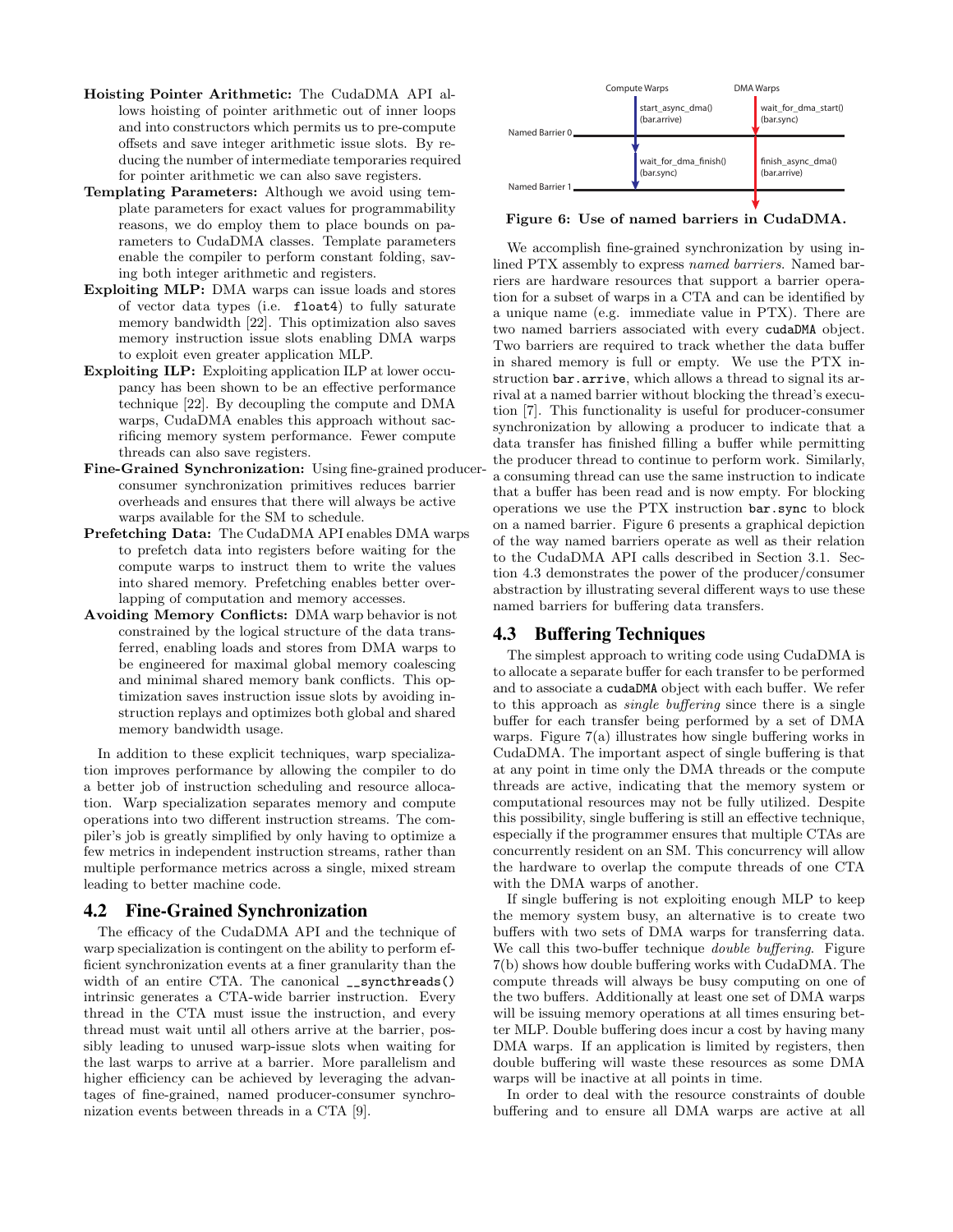

Figure 7: Different buffering techniques using CudaDMA. Large blocks indicate warps are performing useful work, while thin arrows indicate warps move quickly to the next synchronization point. Different colors correspond to different buffers.

times, we introduce a third buffering technique where one set of DMA warps are shared across two buffers and two CudaDMA objects. We call this buffering approach manual double buffering since it requires managing the same set of DMA warps with two CudaDMA objects. Manual double buffering is demonstrated in Figure  $7(c)$ . In this technique all warps are active at all times ensuring that resources are efficiently utilized. Manual double buffering also gives the programmer the most control over how warps are scheduled on an SM. Manual double buffering is not strictly better than double buffering; Section 6.1 provides an example where double buffering exploits MLP better than manual double buffering.

# 5. MICRO-BENCHMARKS

To predict the potential benefits of the CudaDMA library on real applications, we evaluated a number of common usage patterns using standalone micro-benchmarks. All experiments were run on an NVIDIA Tesla C2050 GPU with 14 streaming multiprocessors and ECC disabled. All applications were compiled using CUDA 4.0 RC versions of the NVIDIA software toolchain and executed using 270.\* versions of the CUDA driver.

The first micro-benchmark evaluates the benefits of staging data from global memory through shared memory using CudaDMA with compute and DMA warp specialization, using the same synthetic micro-benchmark described in Section 2.3 across a range of compute intensities. Results comparing the CudaDMA approach to the baseline approach without warp specialization are shown in Figure 8. The baseline approach uses 16 total warps (512 threads) and transfers 4 bytes per thread on each loop iteration (2 KB to-



Figure 8: CudaDMA staging through shared with different compute intensities

tal). The CudaDMA approach uses 16 compute warps and 4 DMA warps, staging the same 2 KB of data through shared memory every loop iteration. At very low compute intensity  $(>1 B/FLOP)$ , execution time is memory-bandwidth limited and CudaDMA shows moderate speedup from using lowoverhead producer-consumer synchronization instead of the heavier-weight barriers. At moderate compute intensity similar to the machine ratio, greater speedups are achieved by exposing more MLP via warp specialization. At high compute intensity, the synchronization overhead and requirement for good MLP become lower and the speedups using CudaDMA decrease.

Having investigated how compute intensity influences memory bandwidth, we are also interested in determining the number of DMA warps required to saturate memory bandwidth. Figure 9 shows the impact that the number of DMA warps has on the ability of CudaDMA to saturate memory bandwidth. In this graph, the micro-benchmark is executing a saxpy kernel with a fixed B/FLOP ratio of 6. Rather than vary the compute intensity, we vary the number of active warps on each SM and plot sustained memory bandwidth as a function of active warps per SM (32 warps per SM would correspond to the baseline data plotted in Figure 8). While the baseline approach requires a total of 40 warps to expose enough MLP and reach the achievable peak bandwidth of 120 GB/s, the CudaDMA approach is able to saturate the memory system with just 4 DMA warps per SM, independent of the number of compute warps.

Saturating memory bandwidth at low warp counts is relevant to application performance for several reasons. First, since many applications have smaller dataset sizes, there may not be sufficient parallel threads to fully saturate the memory system. In such cases, CudaDMA could be used to expose more MLP by launching additional DMA threads within each CTA to load data from DRAM and stage it through shared memory, even if the underlying computation had no reuse. Second, for some workloads, CudaDMA has the potential for being more register-efficient than the baseline approach for medium compute-intensity kernels. If all global memory accesses are moved from compute warps to DMA warps, that frees up registers within the compute warps that would have been needed for address calculations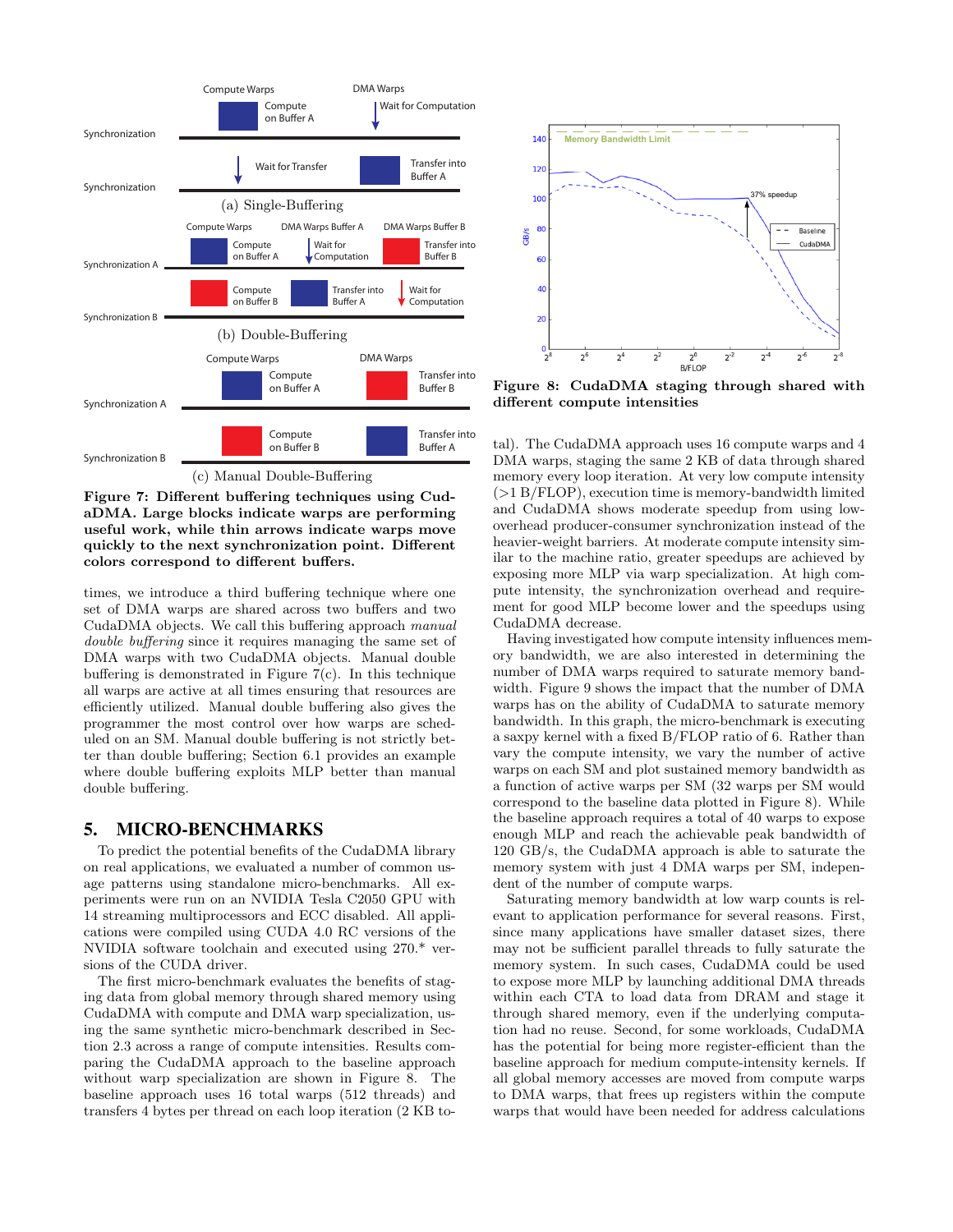

Figure 9: CudaDMA staging through shared with different DMA warp counts

or for load return data. Once register space for these values is no longer needed by the compute warps, the space can instead be used to store intermediate results related to the actual computation.

Sequential DMA patterns are convenient for measuring issues related to MLP and thread coordination, as all their memory accesses are fully coalesced and exhibit ample spatial locality for good memory system performance. Strided DMA patterns introduce further performance effects related to the strided transfer's parameters: the number of elements being transferred, the size of each of those elements, and the stride between successive elements. CudaDMA employs three different implementations of the strided transfer pattern in order to reduce performance variation for different element sizes and counts. We investigate the performance of CudaDMAStrided in greater detail in [5], but the performance is comparable to that of CudaDMASequential for most elements sizes and counts.

# 6. APPLICATION KERNELS

In addition to the micro-benchmarks described above, we ported several benchmarks, indicative of common supercomputing applications with moderate FLOP/byte ratios, to CudaDMA in order to better understand the advantages of warp specialization and the features of CudaDMA.

### 6.1 BLAS2: SGEMV

BLAS is a collection of library calls used by many scientific applications for performing math operations on dense vectors and matrices. BLAS is decomposed into three groups of calls: vector-vector operations in BLAS1, matrix-vector operations in BLAS2, and matrix-matrix operations in BLAS3. BLAS2 calls have moderate compute-to-memory ratios and therefore represent the ideal case for achieving good performance with CudaDMA. We selected single-precision matrixvector multiplication (SGEMV) as an example from the set of BLAS2 calls.

We implemented SGEMV using several different implementations, each using CudaDMA. In every implementation, we launch CTAs responsible for handling an inner product between a group of rows in the matrix and the vector. We implemented six versions of SGEMV using CudaDMA:



Figure 10: Performance on SGEMV

- vec-single: Uses cudaDMASequential to move the vector data into shared memory.
- vec-double: Double-buffered variant of vec-single.
- vec-manual: Manually double-buffered variant of vecsingle.
- both-single: Both matrix and vector data are loaded into shared memory. Vector data is still loaded by cudaDMASequential, but a cudaDMAStrided instance was used for loading the matrix elements. Note that unlike the vector data, staging the matrix data through shared memory is only used for communication between DMA and compute warps, not because there is any reuse of the matrix data by the compute warps.
- both-double: Double-buffered variant of both-single.
- both-manual: Manually double-buffered variant of bothsingle.

Performance results on a sweep of square matrix sizes for four of these SGEMV implementations are shown in Figure 10, compared to a reference implementation in the opensource Magma BLAS library [19]. Similar to the vec-single implementation, the Magma implementation of SGEMV also loads vector data into shared memory and directly loads matrix data from global memory into thread registers. However, all threads in a CTA in the Magma implementation are responsible for both loading data and performing math operations whereas CudaDMA uses warp specialization.

For smaller matrices, the both-\* implementations show speedups of up to 3.2x compared to the reference implementation whereas the vec-single implementation shows no speedup. Although staging the matrix data through shared increases the instruction count and synchronization events in the CTA, for smaller sizes the additional MLP exposed by launching CudaDMA threads to load the matrix data significantly improves the sustained memory bandwidth. As matrix size increases, the number of rows processed in parallel on each SM also increases, and performance improves due to more available MLP. For these sizes, the additional MLP exposed by the both-\* implementations is not beneficial and the launching of additional threads can in fact be counterproductive and lead to slowdowns. However, the vec-single case shows moderate improvements of 2%-10% for most matrix sizes due to lower synchronization overheads compared to the Magma reference implementation.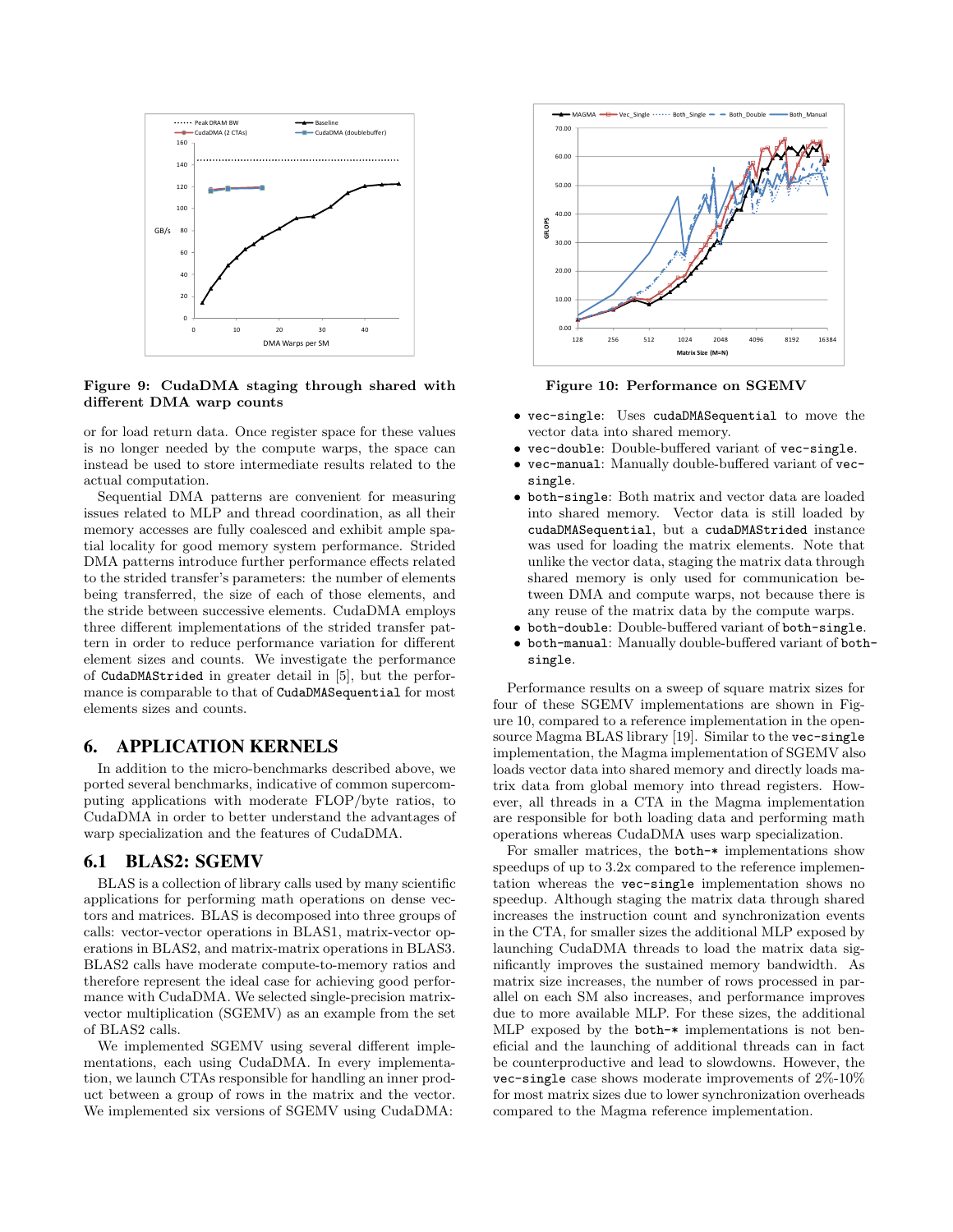

Figure 11: Data usage of an  $8^{\text{th}}$  order stencil [18].

# 6.2 3D Finite Difference Stencil

Stencil computations are common in many scientific applications that leverage numerical solvers to implicitly compute solutions to differential equations. Stencil computations require reads of many different data values to compute an output value. There is good locality in stencil computations due to the significant overlap between the input data used by adjacent output points. The difficulty in performing stencil computations originates from dealing with the boundary conditions of the stencil. The boundary output points at the edge of the region assigned to a particular CTA require reading additional blocks of data from outside the set of data shared between the CTA's internal output points. We refer to this extra boundary data as halo data. Loading the halo data is challenging on a GPU because CTA dimensionality and size is often tied to the dimensionality and size of the output data instead of the input data. Using CudaDMA we were able to decouple the loading of the halo data from the shape of the CTA.

As an example, we implemented the  $8<sup>th</sup>$  order in space, three-dimensional stencil algorithm described by Micikevicius [18]. The algorithm works by slicing the 3D space in the X and Y dimensions. Each CTA is assigned an X-Y slice and walks through space in the Z direction. Figure 11 shows the data read by each of four threads in a CTA for computing a single output point. The key feature expressed in the read pattern is the large number of cells that are accessed by multiple threads in the same X-Y slice. To facilitate this sharing, the data for the current X-Y slice is placed in shared memory. Each thread then keeps the remaining forward and backwards elements in the Z dimension in on-chip registers.

Since this is an  $8<sup>th</sup>$  order stencil, a CTA must load the halo data for any thread within 4 elements of the boundary. Figure 12 shows the shape of the halo cells. To load these halo cells for a given slice, our implementation used a custom cudaDMA object. The custom instance of cudaDMA used two DMA warps for loading the vertical halo regions (one for the top and one for the bottom), as well as a DMA warp for every sixteen rows to load the horizontal halo regions.

Using our custom CudaDMA halo-cell loader we implemented single-buffer, double-buffer, and manual double-buffer versions of the stencil computation, referred to as haloonly-single, halo-only-double, and halo-only-manual respectively. We also implemented a version, called blockhalo-single, that, in addition to loading the halo cells with CudaDMA using single-buffering, also loaded the leading elements of the primary block cells with a separate cudaDMA object using single-buffering.

We compared our kernels against the tuned stencil-only



Figure 12: Halo cells for an  $8<sup>th</sup>$  order stencil [18].

computation in [18] over three different problem sizes. Tables 1, 2, and 3 show the results. Execution time is averaged over 100 runs of the experiment.

Performance gains of 13-15% over the optimized Micikevicius code are achieved by loading both the halo cells as well as the main block data using DMA warps in a singlebuffered approach. As shown by the performance of haloonly-single, part of this performance gain is due to using DMA warps to get as many halo loads in flight as possible. The rest of the performance is achieved by loading the main block using data transfers of float4 elements to achieve more MLP and reduce instruction count.

halo-only-double performs worse than halo-only-single because the additional DMA warps oversubscribed memory resources, causing loads to take longer than in the singlebuffer case. Manual double-buffering is able to recoup this performance. In some cases, manual double-buffering exceeds the performance of single-buffering by exploiting MLP in a more controlled manner, instead of relying on the hardware to intelligently schedule the DMA warps.

# 6.3 1D Fast Fourier Transform

One dimensional fast Fourier transforms are a critical component of many signal processing applications and form the basis for higher dimensional Fourier transforms. Fast Fourier transforms have balanced compute-to-memory ratios that can be adjusted depending on the choice of radix sizes. We implemented CudaDMA versions of the single-precision 128 point and 256 point radix kernels from the CUFFT library [3] that have been highly-optimized for large powers of two.

After analyzing CUFFT's performance we discovered that it was already saturating memory bandwidth and there was little potential for speedup. However, CUFFT required 32 warps per SM to saturate memory bandwidth and was spilling registers to local memory as a result. Rather than attempt to improve memory bandwidth, we used CudaDMA to achieve the same memory bandwidth at lower occupancy which saved registers and prevented spilling. Instead of the 32 warps per SM required by CUFFT, our CudaDMA implementation used only 16 compute warps and 8 DMA warps.

The CudaDMA API enabled us to explore a large slice of the possible performance space. We implemented 48 different CudaDMA object variations that included performing loads by float2 or float4, using main memory or texture cache for loads, loading 4 or 8 or 16 points per DMA thread, and performing different transposes through shared memory all in conjunction with the same compute kernel.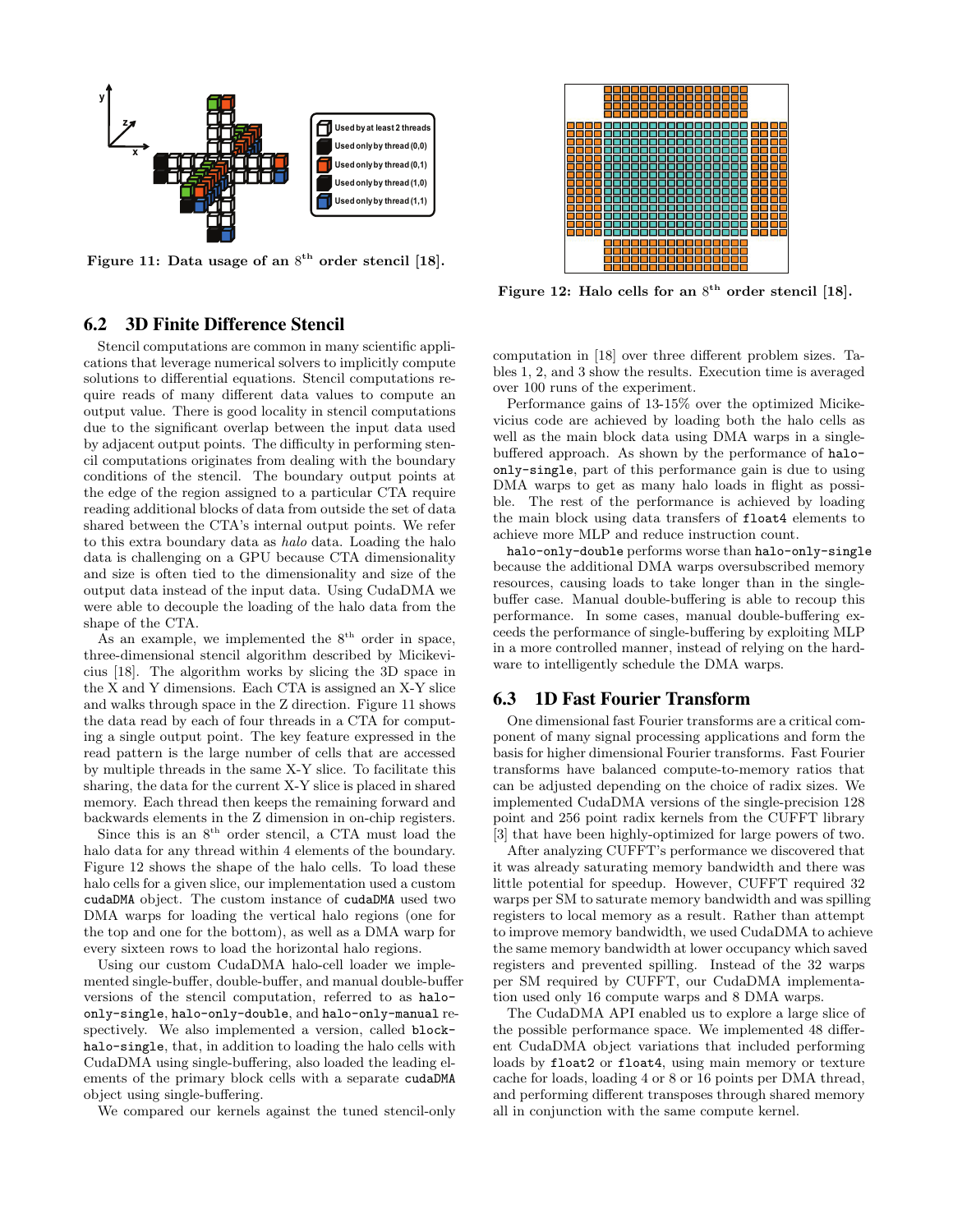| Kernel            | Time  | Bandwidth<br>Throughput |        | Speedup |
|-------------------|-------|-------------------------|--------|---------|
|                   | (ms)  | (Mpoints/s)             | (GB/s) |         |
| Reference         | 27.83 | 4746.6                  | 76.85  | 1.00    |
| halo-only-single  | 26.38 | 5007.6                  | 81.08  | 1.055   |
| halo-only-double  | 31.66 | 4173.8                  | 67.58  | 0.879   |
| halo-only-manual  | 26.12 | 5055.4                  | 81.85  | 1.065   |
| block-halo-single | 24.16 | 5467.6                  | 88.53  | 1.152   |

Table 1: 3D Stencil: 512x512x512

| Kernel            | Time  | Bandwidth<br>Throughput |        | Speedup |
|-------------------|-------|-------------------------|--------|---------|
|                   | (ms)  | (Mpoints/s)             | (GB/s) |         |
| Reference         | 33.14 | 4845.0                  | 78.41  | 1.00    |
| halo-only-single  | 30.97 | 5185.1                  | 83.92  | 1.058   |
| halo-only-double  | 37.37 | 4296.2                  | 69.53  | 0.887   |
| halo-only-manual  | 31.33 | 5125.1                  | 82.95  | 1.058   |
| block-halo-single | 29.10 | 5517.7                  | 89.30  | 1.139   |

Table 2: 3D Stencil: 640x640x400

| Kernel            | Time  | Bandwidth<br>Throughput |        | Speedup |
|-------------------|-------|-------------------------|--------|---------|
|                   | (ms)  | (Mpoints/s)             | (GB/s) |         |
| Reference         | 25.22 | 4872.2                  | 79.18  | 1.000   |
| halo-only-single  | 23.74 | 5176.5                  | 84.12  | 1.062   |
| halo-only-double  | 28.71 | 4280.0                  | 69.55  | 0.878   |
| halo-only-manual  | 24.20 | 5078.7                  | 82.53  | 1.042   |
| block-halo-single | 22.30 | 5509.4                  | 89.53  | 1.131   |

Table 3: 3D Stencil: 800x800x200

| Problem  | <b>CUFFT</b> | Cuda <sub>DMA</sub> | Speedup |
|----------|--------------|---------------------|---------|
| Size     | (ms)         | (ms)                |         |
| 524288   | 0.231        | 0.227               | 1.017   |
| 1048576  | 0.457        | 0.489               | 0.935   |
| 2097152  | 0.916        | 0.982               | 0.933   |
| 4194304  | 1.909        | 1.939               | 0.985   |
| 8388608  | 3.894        | 3.827               | 1.017   |
| 16777216 | 8.040        | 7.995               | 1.006   |
| 33554432 | 18.309       | 18.154              | 1.008   |
| 67108864 | 37.191       | 36.978              | 1.006   |

Table 4: 1D FFT (averaged over 1000 runs)

Performance results for inputs that use the two kernels can be seen in table 4. In most cases saving registers was enough to create small speedups, while in a few cases the savings were not enough to overcome the overhead of the additional CudaDMA transfer through shared memory. In all cases CudaDMA achieved the same memory bandwidth at lower occupancy than CUFFT. While this lower-occupancy technique has a small benefit now, we believe it will have greater impact on future architectures as the disparity between computational power and memory bandwidth continues to grow and on-chip memory becomes a scarcer resource.

#### 7. RELATED WORK

Our work on CudaDMA was inspired by previous parallel accelerators, such as the Cell Broadband Engine [14] and the Imagine Stream Processor [20]. These systems addressed the issue of moving data between on-chip and off-chip memories by including asynchronous hardware DMA engines. By allowing the programmer to delegate the responsibility of data movement to the hardware, their programming models enabled the programmer to focus solely on optimizing the computation being performed. In creating CudaDMA, our aim is to provide a similar abstraction for GPUs, albeit implemented in software rather than hardware.

The OpenCL specification defines functions that provide asynchronous copies between memory spaces [2]. These functions are primarily intended to support the hardware DMA

engines of the Cell processor, and lack many of the features of CudaDMA. The copies must be performed by all threads in a threadblock, and so provide no opportunity for warp specialization. The function assumes a sequential copy pattern, and lacks the ability to offload pointer arithmetic operations via a constructor. The barrier functionality is coarse-grained, but does allow waiting on multiple named barriers.

Warp specialization has previously been proposed for efficient implementations of sorting algorithms on GPUs [16]. CudaDMA encapsulates this technique in order to make it more generally available to a range of application workloads.

Virtualized warps were proposed by [15] as a way to deal with different tasks at a warp-granularity in CUDA. Unlike CudaDMA, virtual warps still map onto physical warps that execute the same instruction stream.

# 8. DISCUSSION AND FUTURE WORK

Any GPU application with a compute-to-memory ratio that is close to the underlying hardware is likely to benefit from being ported to CudaDMA. We plan to investigate the performance benefits of CudaDMA on applications with non-uniform memory access patterns such as sparse matrix operations. Since CudaDMA consists primarily of a header file and can run on current compiler technology it should be easy to incorporate it into many existing applications.

To aid in the adoption of CudaDMA we plan to expand the base set of CudaDMA instances to include additional transfer patterns such as sparse patterns and transposes. We also plan to support the use of CudaDMA without warp specialization. Although this may not lead to performance improvements, it could help with programmability and code maintainability by abstracting the complexity of data access patterns behind an API.

Another domain in which we expect CudaDMA to make a valuable contribution is for frameworks that automatically compile to GPU hardware by generating CUDA or PTX code. Such frameworks leverage high-level [12] abstractions in languages such as Python [11] and Scala [13] to express parallelism and remove the burden of targeting specific machines from the programmer. If these frameworks choose to incorporate CudaDMA into their backends, they can reap the benefits of its performance gains for managing data transfers on a GPU. Programming frameworks that enable the programmer to program directly to the memory hierarchy, such as Sequoia [10], will likewise be able to exploit CudaDMA by using it as part of its generic runtime target for performing transfers on GPUs.

While the CudaDMA interface is currently supported by existing compilers, one area of future research is in the area of programming models and compilers that are warp-specializedaware. These programming models and compilers would explicitly enable programmers to create specialized warps and ensure that specialized warps were co-scheduled and could share resources. Warp-specialization-aware compilers could then compile code for different warps independently, optimizing the usage of limited resources such as registers more effectively than current compiler technology.

CudaDMA has shown the benefits of emulating an asynchronous DMA engine in software on a GPU. Another area of future research is to examine possible performance gains that could be achieved by incorporating an actual hardware DMA engine onto a GPU.